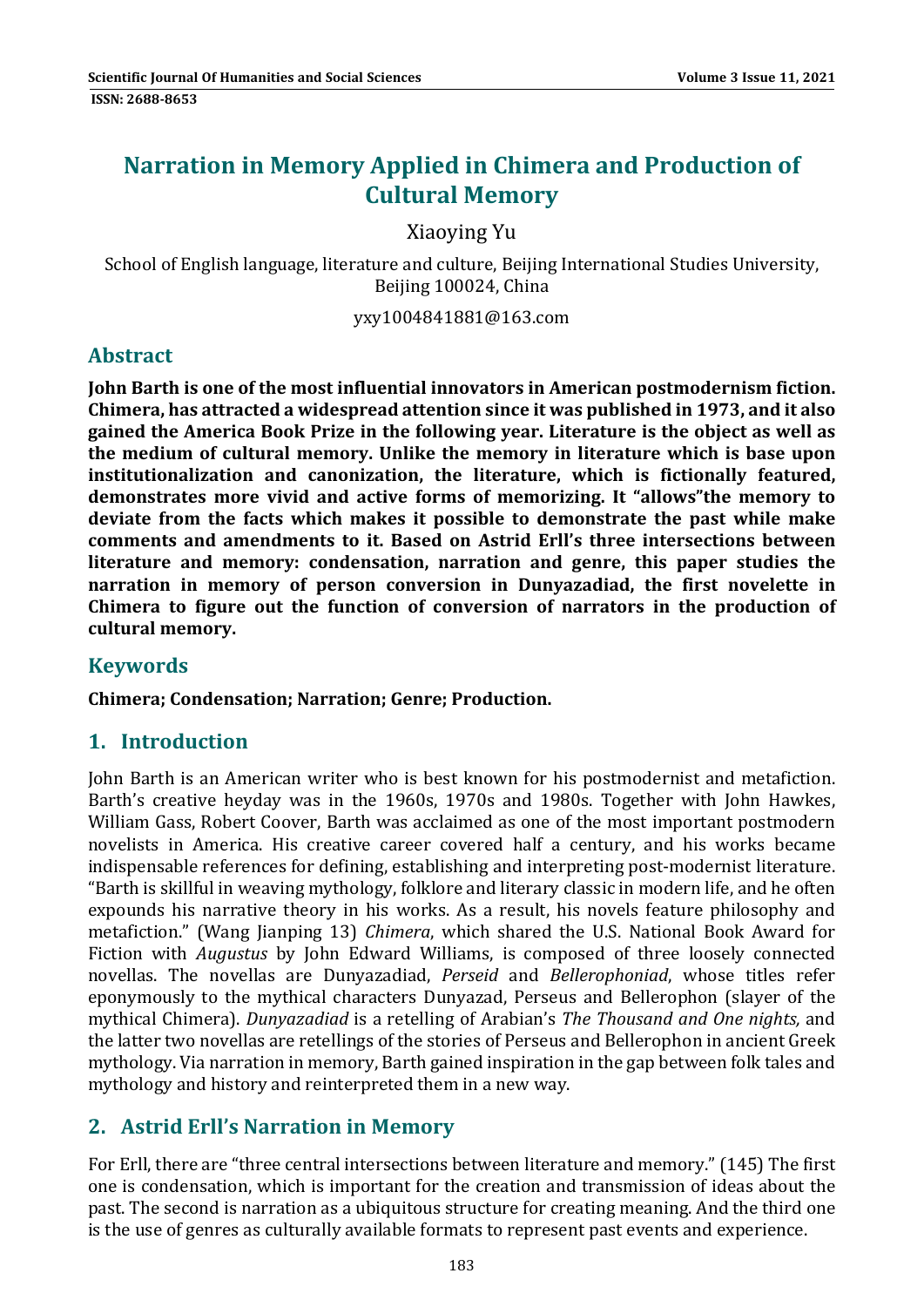#### **ISSN: 2688-8653**

In memory studies, condensation has come to mean "the compression of several complex ideas, feelings or images into a single, fused or composite object." (145) Many different associations about the past can converge in one condensed mnemonic object. The idea of condensation is clearly present in recent theories of cultural remembrance, from Aby Warburg's 'pathos formula', to Maurice Halbwachs's 'idée étoffée', E.R. Curtius's 'topos', Pierre Nora's lieu de mémoire, and to Jan Assmann's Erinnerungsfigur (memory figure). "In German, the term Gedicht (poem) even maintains a linguistic connection to Verdichtung (condensation)." (145) Condensation is arguably the main characteristic of literature. For Jan Assmann, cultural memory focuses on fixed points in the past, but it is unable to preserve the past as it was. This tends to be condensed into symbolic figures to which memory attaches itself-for example, tales of the patriarchs, the Exodus, wandering in the desert, conquest of the Promised Land, exileand that are celebrated in festivals and are used to explain current situations. "Myths are also figures of memory, and Myth is foundational history that is narrated in order to illuminate the present from the standpoint of its origins." (38)

Large parts of cultural memory seem to be configured in much the same structure, namely narrative, that we encounter in large parts of literature. Cultural memory rests on narrative processes. "To be more precise, every conscious remembering of past events and experienceindividual and collective–is accompanied by strategies which are also fundamental for literary narrative." (147)Erll points out that literary works are memory-productive and memoryreflexive, and literature can inject new and distinct elements into memory culture. (151) She believes that the choice of narrator has structural significance for memory in literature. Like Erll, Michael Basseler and Dorothee Birke agree that the most typical narrative scene is the firstperson narrative. It is worth noting that the narrator / recollector "I" and the narrated / experiencer "I" are in a tension. On the one hand, as they are under different situations, the narrator "I" is more informed than the narrated "I", so the narrator "I" can comment and evaluate the latter's perception and behavior. At that time, "the past becomes the recalled one, the role becomes the recalled one, and the story has retrospective significance" (Feng Yalin 89). On the other hand, "recollection is a spiritual journey for the recollector to reexperience the past" (Feng Yalin 89). Then, he at least returns to the past emotionally. This means that the narrator and the narrated often overlap. "In this case, the focus shifts from the narrator to the narrated, and at the same time the basic narration shifts to the recollection" (Feng Yalin 89). They use the concept of "double focus" to describe the overlap of narrator and narrated. The overlap refers not only to the perspective of characters, but also time. That is to say, with the overlap of the perspectives of characters, there is also overlap between the present and the past, although one of the temporal aspects is always in the dominant position.

"Genres are conventionalized formats we use to encode events and experience; and repertoires of genre conventions are themselves contents of memory. They belong to the body of cultural knowledge which individuals acquire through socialization and enculturation." (Erll, 149) Because literature is the site on which genre patterns manifest themselves most visibly (and in a socially sanctioned way), it is of pivotal importance for the circulation of memory genres. Literature takes up existing patterns, shapes and transforms them, and feeds them back into memory culture. The emergence of new genres can also be understood as an answer to mnemonic challenges. At the end of the twentieth century, the postmodern insight into the constructed nature of history and identity found suitable expression in the genre of historiographic metafiction. *Chimera*'s three novellas are retelling of the genres of mythology and folktale.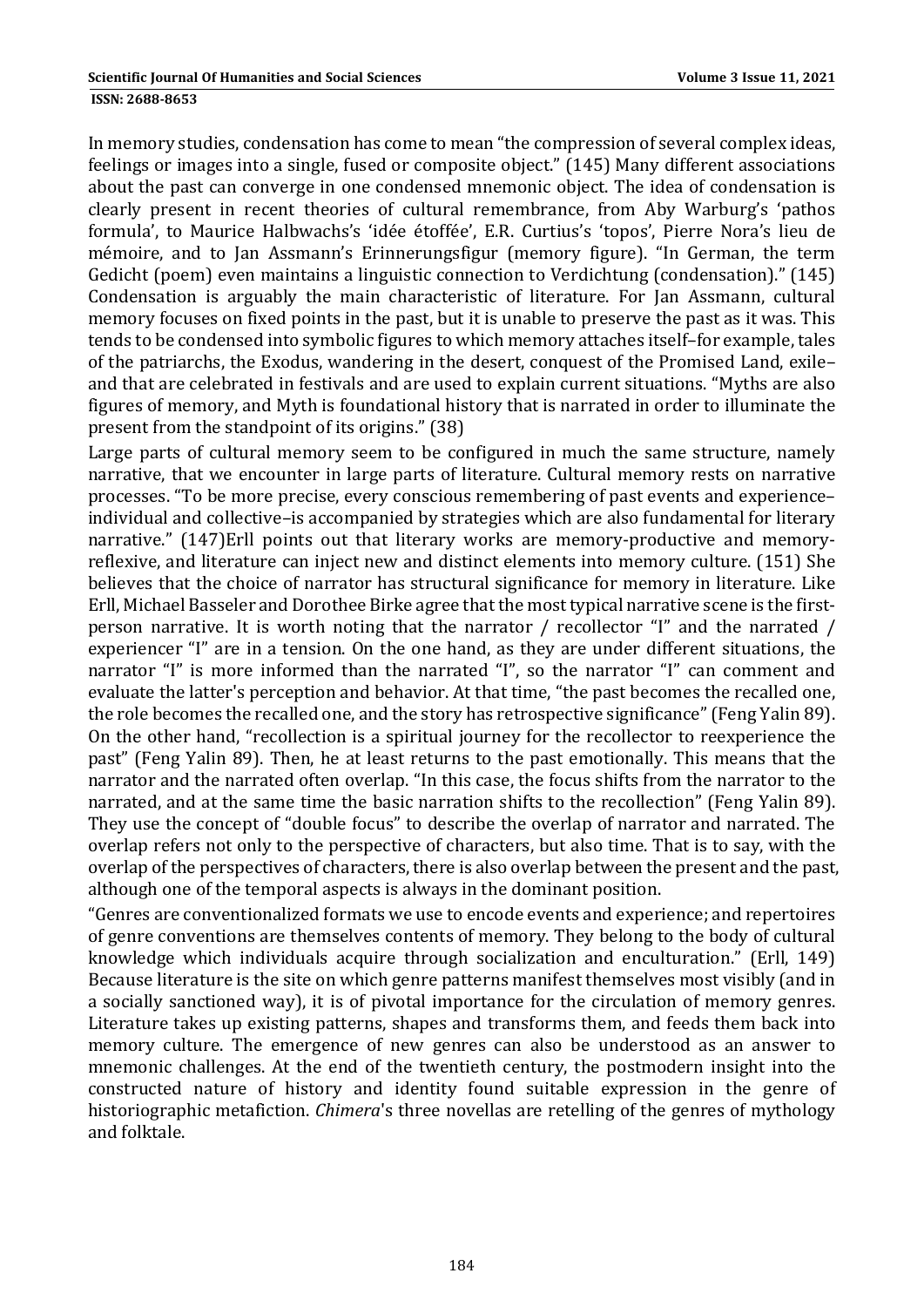#### **3. Person Conversion in Chimera**

As an undergraduate at Johns Hopkins University in the 1940s, Barth developed a penchant for Scheherazade's stories, in which her enthusiasm for numbers, the relationship between the narrator and the audience, the frame structure and the life-related narrative scene all embody the "the instinct for narration". Jorge Louis Borges, the Argentine writer, was a postmodern master greatly admired by Barth, and they both showed great interest in this book. For Borges, the beauty lies in the fact that the word thousand is almost synonymous with infinite. He pointed out that "To say a thousand nights is to say infinite nights, countless nights, endless nights. To say a thousand and one nights is to add one to infinity." (38) Then, he added that "*The Thousand* and *One Nights* has not died. The infinite time of the thousand and one nights continues its course...It is the work of thousands of authors, and none of them knew that he was helping to construct this illustrious book" (41) At this point, Borges coincide with Barth. Barth attempted to expand the frame structure to the extreme in order to explore the potential value of narration, and continue the story. For Scheherazade, ending the story means the end of life, "so their stories always start in the middle and end in the middle." (Wang Jianping 165) Barth held that postmodern writers are facing the same dilemma as Scheherazade, so they must seek an open ending for their stories.

The first novella *Dunyazadiad* draws its material from Arabian's *The Thousand and One nights*. *The Thousand and One nights* starts as the reason why Scheherazade begins to tell her stories. King Shahryar suspects his queen betrays him so he kills her. Then he becomes cruel and marries a girl every day and kills her and remarries the next day. In order to save the fate of Muslim girls, the vizier 's daughter Scheherazade decides to marry the king, and discusses with his sister Dunyazad the measures to extend their life. Therefore, they figure out a solution: Dunyazad asks her elder sister Scheherazade to tell a story for the king every night, and stops at the most wonderful moment, so her stories last for one thousand and one nights. Finally, the king quits his slaughter and marry to Scheherazade. Here Scheherazade is one memory figure, which shows the past can converge in one condensed mnemonic object and the condensation of memory. In the original version, Scheherazade is erudite and dedicated. But in *Chimera*, she is an "undergraduate arts-and-sciences major at Banu Sasan University. Besides being Homecoming Queen, valedictorian-elect, and a four-letter varsity athlete, she had a private library of a thousand volumes and the highest average in the history of the campus." (Barth 1) She is so appalled at the state of the nation that she drops out of school to do full-time research on a way to stop Shahryar from killing all girls and wrecking the country. Scheherazade is assisted in her exhaustive narrative enterprise by an American genie from the second half of the twentieth century. Genie gets these stories from his copy of the 1001 Nights and retells them to Scheherazade via narration in memory. For her, narration means continuation of life, and the only way of survival is to tell the story so that it can be repeated and multiplied. However, if the narrator has no inspiration and material, the continuation will have to be stopped, and the so-called infinity will no longer exist. (Lin Qun 19)

The whole story is made up of three parts: the first part is narrated in the first-person narration and the narrator is Dunyazad. She narrates the story between Scheherazade and the king through narration in memory. In the second part, the story is narrated in the third person narration, and the narrator is genie. He clarifies that the conversation in the first part happen between Dunyazad and Shah Zaman. Then Shah Zaman narrates his story via narration in memory. In the third part, the story is again narrated in the first-person narration and the narrator is still Genie. He explains the former two parts are narration about the conversation between the two. The whole structure is story-within-story-within-story, in which the three stories are connected in a concentric circle with Scheherazade's narration at the core.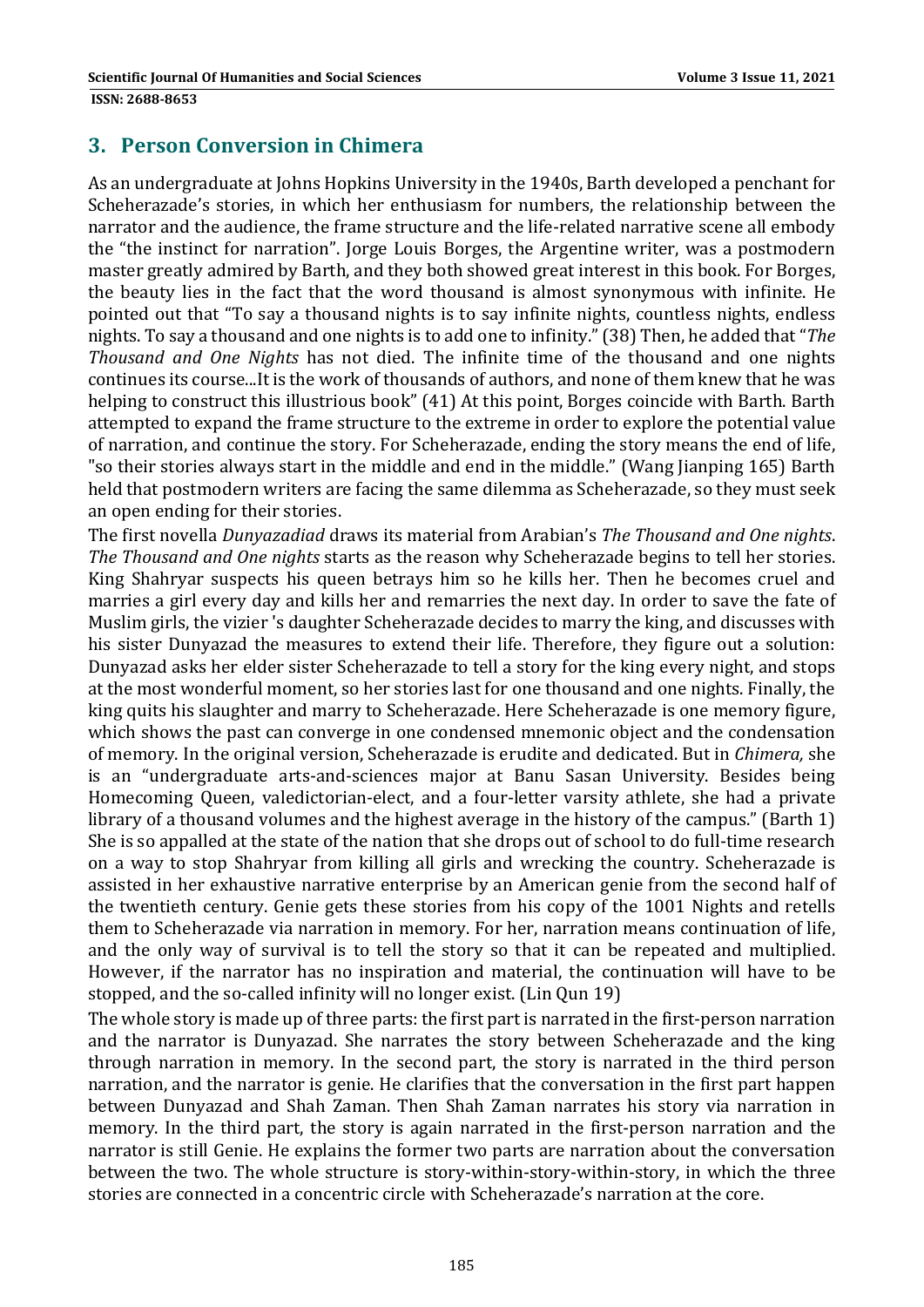#### **3.1. The First Person Narration in Dunyazadiad**

The first part is enclosed in quotation marks and the beginning is "At this point I interrupted my sister as usual to say, 'You have a way with words, Scheherazade. This is the thousandth night I've sat at the foot of your bed". (Barth 1) This is the voice of Scheherazade's sister, Dunyazad, who tells Scheherazade's story to Shah Zaman in the first-person narration. Scheherazade begins her research in political science and psychology but works in vain. Then she focuses on mythology and folklore, and studies all the riddle/puzzle/secret motifs she could dig up. When she finally finds out "the key to the treasure is the treasure", (Barth 4) a genie appeared. He is "a light-skinned fellow of forty or so, smooth-shaven and bald as a roc's egg. His clothes were simple but outlandish; he was tall and healthy and pleasant enough in appearance, except for queer lenses that he wore in a frame over his eves." (Barth 4) Here, the author Barth is disguised as genie because he is indulging in this way when creating a novel. He also integrates his published novels, interviews, once appeared characters with the exiting novel. (Liu Sen 15) He is a writer of tales and live in "a land on the other side of the world." (Barth 5) But his writing career is in trouble and he aspires to go beyond the past. Therefore, his project is to "learn where to go by discovering where I am by reviewing where I've been -- where we've all been."(Barth  $6$ ) He employs the image of spiral as a way to solve his problem and compares a snail in the Maryland marshes to the image of spiral, "It makes his shell as he goes along out of whatever he comes across, cementing it with his own juices, and at the same time makes his path instinctively toward the best available material for his shell; he carries his history on his back, living in it, adding new and larger spirals to it from the present as he grows." (Barth 6)

Spiral was first put forward by the American literary critic Arshen when he evaluated the development of American literature. "He held that the development of literary schools is not the opposing pendulum movement, but a dialectical process of mutual influence and integration among different schools." (Liu Sen 16) The spiral image shows recycling of the past and the present, and it also manifests Barth's concern in literary creation, that is, the writer should not only conform to the literary tradition, but also inject new elements in literature, to surpass the tradition. His solution is to return to the source of narration and rewrite the old story with modern methods, to create a unique one. When genie realizes that "the key to the treasure is the treasure", he appears in the face of the sisters. Although Scheherazade wants to beguile King Shahryar with stories, she is puzzled about the content. Since genie comes from the second half of the twentieth century, he is familiar with the 1001 Nights so he retells them to Scheherazade via narration in memory. Therefore, Scheherazade takes "from her earlobe a gold ring worked in the form of a spiral shell" (Barth 10) by way of a gift to genie's fiancée and the genie put on her finger a gift "from his fiancée to her namesake's mother -- a gold ring patterned with rams'horns and conches, replicas of which she and the Genie meant to exchange on their wedding day." (Barth 15)Here, the repeated spiral image indicates that the past and the present are constantly intersecting and mingling. After telling 1001 stories, Scheherazade pretends to be in love with the king and makes her plea to stop killing. But in the matter of the fact, she takes the razor from the pocket and cuts his bloody engine off and chokes him on it, and then commits suicide. Meanwhile, through genie's discussion with Scheherazade, he also gets his inspiration, that is, "for entirely present ends, materials received from narrative antiquity and methods older than the alphabet." (Barth 10) The title of his work is Dunyazadiad and its central character was not Scheherazade but Dunyazad, "the image of whose circumstances, on my 'wedding-night-to-come,'" (Barth 18) From then one, genie fades out of their sight and the sisters are implementing their plan.

#### **3.2. The Third Person Narration in Dunyazadiad**

The second part is narrated in the third person narration, and the narrator is genie. He clarifies that the conversation in the first part happens between Dunyazad and Shah Zaman. Then Shah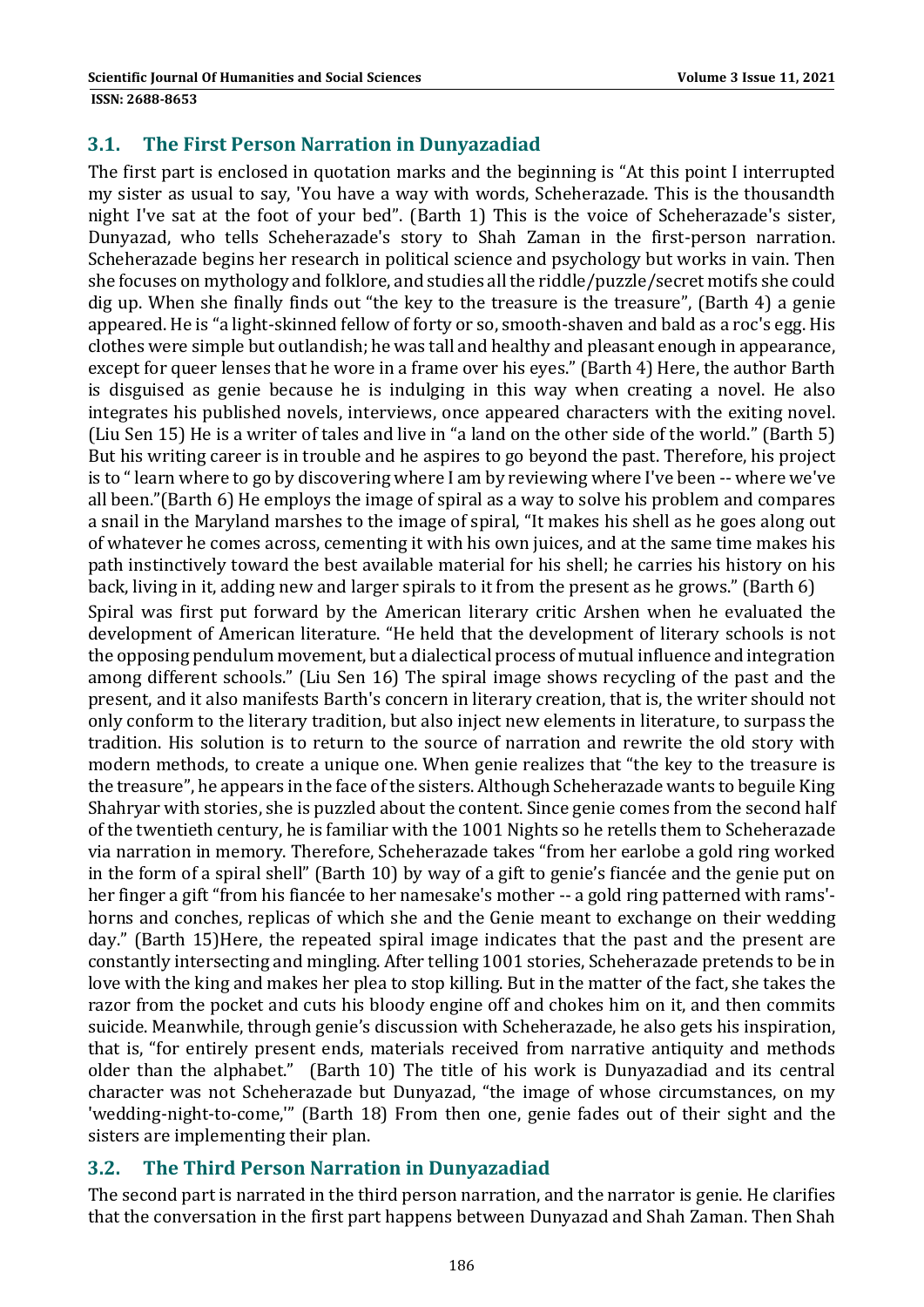Zaman narrates his story via narration in memory. Six years ago, after he found out his bride has an affair with the chief cook and his sister-in-law cuckolded his brother with the blackamoor Sa'ad al-Din Saood, he and his brother put to death his queen and all his concubines and took a solemn oath to rape and kill a virgin a night, so as never again to be deceived. But he said nothing to his vizier, only told him to fetch me a beautiful virgin for the night. Not knowing that he meant to kill her in the morning, he brought him his own daughter, Samarkand's equivalent of Scheherazade. She loved Shah Zaman and bravely declared the perfect equality between men and women was not attainable and "even to pursue it ardently, against the grain of things as they were, was in all likelihood to spoil one's chances for happiness in love" (Barth 26) The good-natured Shah Zaman ultimately accepted Scheherazade's proposal so he sent all the virgins from Samarkand, in groups of a hundred to organize and populate it in secret rather than actually raping and killing them.

In the third part, the story is again narrated in the first-person narration and the narrator is still genie. He explains the former two parts are the conversation between the Dunyazad and Shah Zaman and points out it is actually his retelling of *The Thousand and One Nights* and emphasizes his principle of writing, that is, to rewrite the story in the treasure-house of literature.

In *Dunyazadiad*, the narrators shifts from Dunyazad to genie. Even though Scheherazade constitutes the core of the first novella, it is genie who takes the dominant position in the discourse. Therefore, its narrative structure is reverse frame story. The general frame structure adopts the structure of "tiny stories within large story", and the large story gives forth to a series of tiny stories. The charm of *The Thousand and One Nights* lies in its successive stories. Barth not only continues to employ this structure, but also creatively develops it. In the novel, he vividly illustrates it by Dunyazad's words:

"Whether a story might imaginably be framed from inside, as it were, so that the usual relation between container and contained would be reversed and paradoxically reversible... Or whether one might go beyond the usual tale-within-a-tale, beyond even the tales-within-tales-withintales-within-tales which our Genie had found a few instances of in that literary treasure-house he hoped one day to add to, and conceive a series of, say, seven concentric stories-within-stories, so arranged that the climax of the innermost would precipitate that of the next tale out, and that of the next, etc., like a string of firecrackers or the chains of orgasms." (Barth 13)

# **4. Conclusion**

In conclusion, the conversion of narrator generates reverse frame structure, thereby generating infinite text. Just as Barth said, "All these tales your sister has told the King are simply the middle of her own story --hers and yours, I mean, and Shahryar's, and his young brother Shah Zaman's." (17) At the same time, the memory figures of Scheherazade, Dunyazad, Shahryar and Shah Zaman are supplemented, especially Scheherazade who changes from the daughter of a vizier in ancient times to a talented undergraduate, who has a unique view on the relationship between men and women in modern times. Therefore, the traditional figure Scheherazade also finds her place in modern discourse and the condensation of memory is enriched.

# **References**

- [1] Assmann, Jan. Cultural Memory and Early Civilization: writing, remembrance, and political imagination. New York: Cambridge University Press, 2011.
- [2] Barth, John. Chimera. New York: Fawcett Crest, 1974.
- [3] Borges, Jorge Louis. Seven Nights. New York: New Directions Publishing Corporation, 1980.
- [4] Erll, Astrid. Memory in Culture. Basingstroke: Palgrave Macmillan UK,2011.